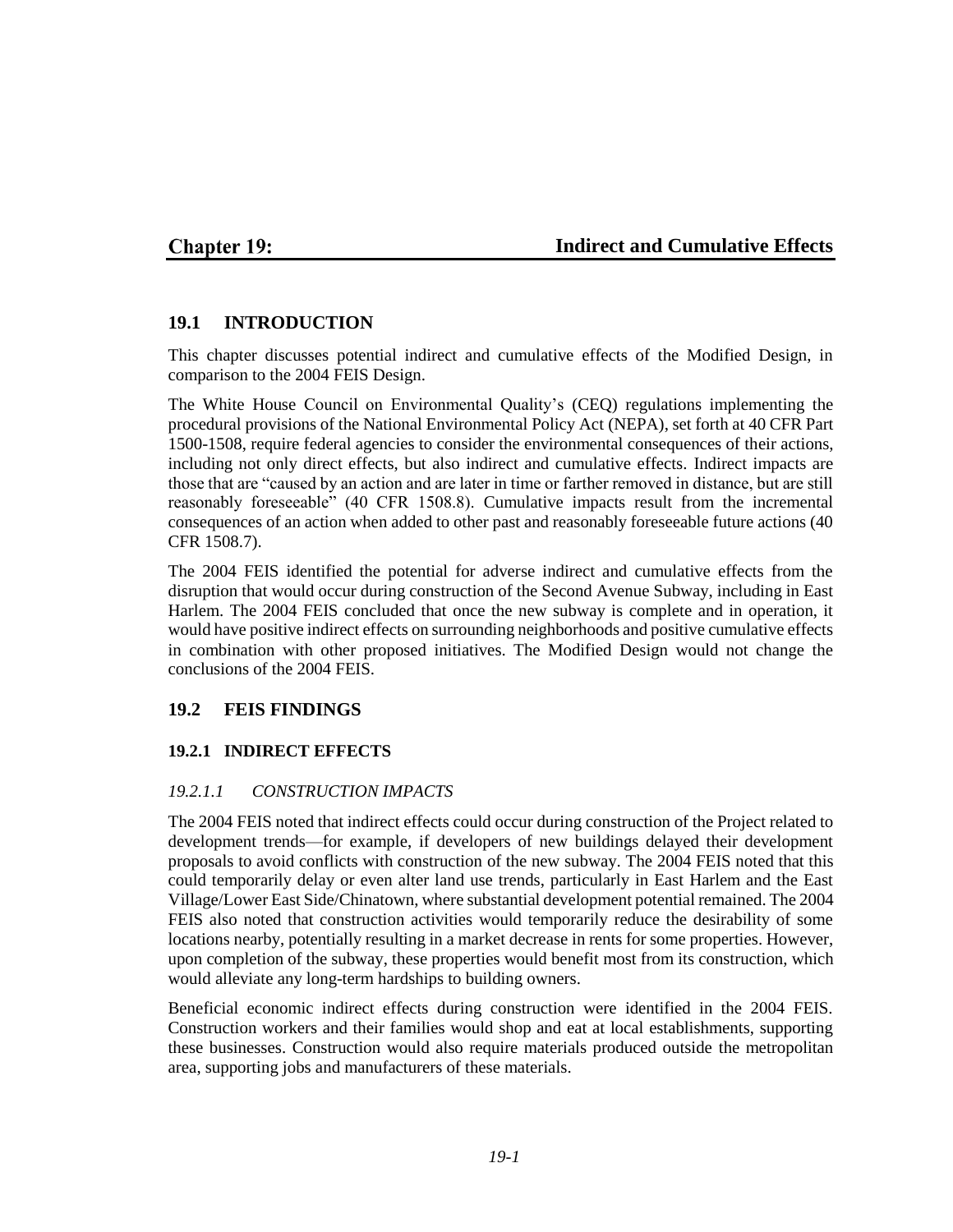## *19.2.1.2 PERMANENT IMPACTS*

The 2004 FEIS noted that indirect effects of the new subway once it is operational would be beneficial. The New York metropolitan area, and New York City itself, relies heavily on its transit system for commuter and pleasure travel. The new subway would expand the New York City transit network and expand travel options for residents, commuters, and visitors. This would support local and regional economic growth and productivity.

The 2004 FEIS noted that travel patterns would change within Manhattan's East Side due to the new subway. Travelers previously using the Lexington Avenue (4/5/6) subway line or local bus routes would now use the Second Avenue Subway. This may result in decreased patronage of businesses near the Lexington Avenue subway stations and local bus stops, but it would also increase patronage near and en route to the new Second Avenue Subway stations. However, the Lexington Avenue line and bus services would continue to be well-used and businesses in these area would not likely be affected greatly.

The 2004 FEIS stated that expanded transit services from the Second Avenue Subway would result in indirect effects on land use patterns and developments, particularly in East Harlem and the East Village/Lower East Side/Chinatown, where improved access would make development of vacant or underutilized lots in the area more likely by attracting new investment to the area. The 2004 FEIS also noted that market rents may increase near the new subway, due to its greater desirability.

## **19.2.2 CUMULATIVE IMPACTS**

## *19.2.2.1 CONSTRUCTION IMPACTS*

The 2004 FEIS acknowledged that a number of new transportation, infrastructure, and development projects were planned near the Second Avenue Subway corridor that could be under construction at the same time as the new subway. If these projects were to occur at the same time and in the same proximity as Second Avenue Subway construction activities, significant adverse cumulative impacts would occur.

Planned transportation projects within East Harlem identified in the 2004 FEIS included rehabilitation of the Third Avenue and Willis Avenue Bridges, rehabilitation and reconfiguration of certain aspects of the Triborough Bridge (now RFK Bridge), reconstruction of the 127th Street viaduct on the Harlem River Drive, and reconstruction work on the FDR Drive between 116th and 125th Streets. These projects would not have been located in the same areas as the Second Avenue Subway, but they could have created cumulative traffic impacts if constructed at the same time. In addition, ongoing commercial and residential development in the neighborhood was identified, as well as two large retail projects, which were expected to be completed before construction of Phase 2 of the Second Avenue Subway began.

As stated in the 2004 FEIS, to the greatest degree possible, MTA and NYCT were to coordinate with public and private contractors to reduce the cumulative impacts of simultaneous construction; however, in some cases it may have been impossible to avoid these impacts as developers and agencies strive to complete their projects in a timely and cost-effective manner. In those cases, the 2004 FEIS stated that significant adverse impacts from cumulative impacts could result.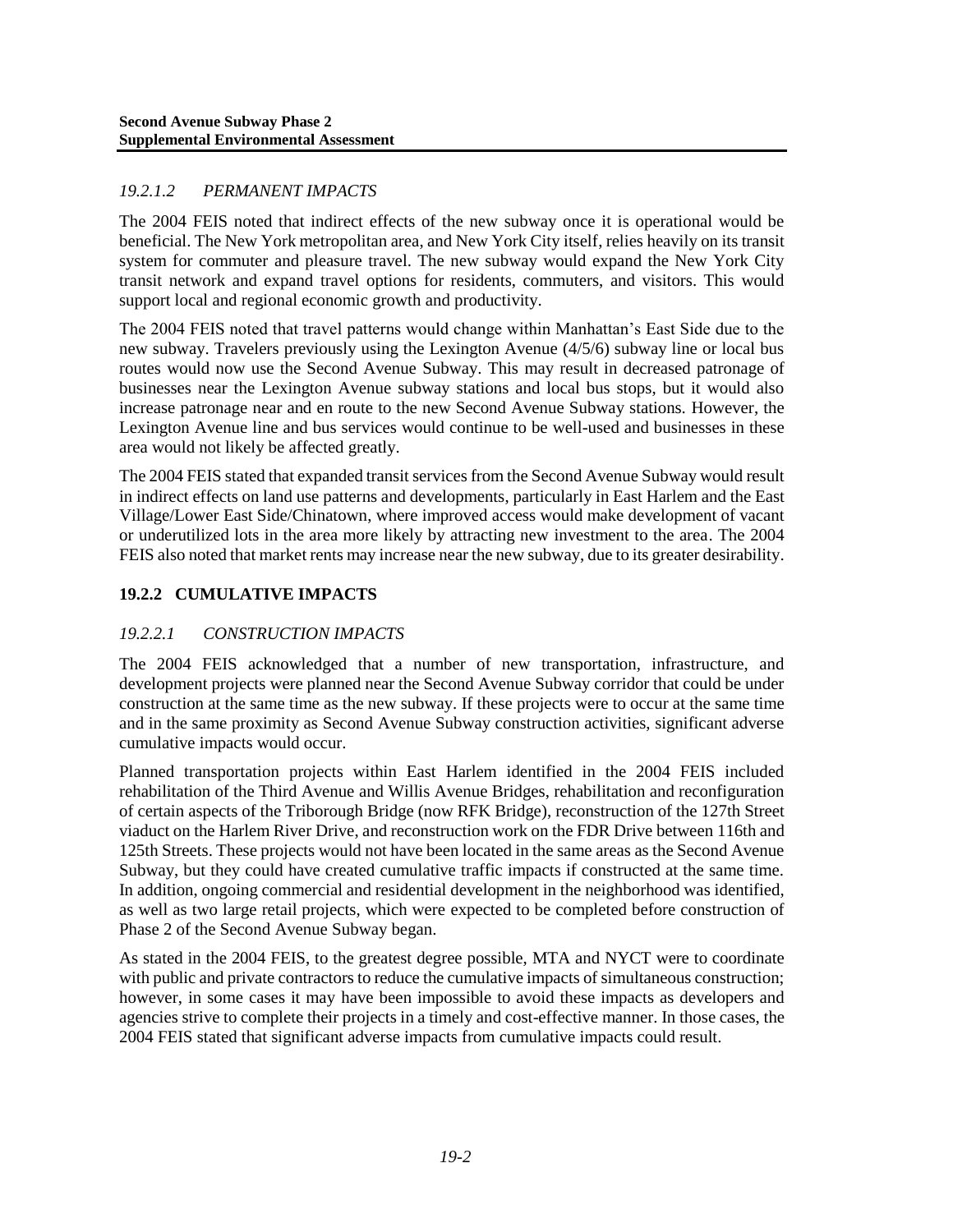## *19.2.2.2 PERMANENT IMPACTS*

Once operational, the 2004 FEIS stated that the Second Avenue Subway would result in few, if any, adverse cumulative impacts. Beneficial cumulative impacts were anticipated with other large scale transportation projects planned at the time of the 2004 FEIS, including the Long Island Rail Road (LIRR) East Side Access Project to bring LIRR services to Grand Central Terminal in Manhattan, and the proposed No. 7 Flushing Line Extension from its terminus at 42nd Street-Times Square to the far West Side of Manhattan. Cumulatively, these transportation projects were to provide an overall benefit to the regional transportation system.

# **19.3 PHASE 2 MODIFIED DESIGN—CHANGE IN IMPACTS**

## **19.3.1 INDIRECT EFFECTS**

## *19.3.1.1 CONSTRUCTION IMPACTS*

No changes to indirect effects during construction would result from the Modified Design. Construction of Phase 2 of the Second Avenue Subway would be result in temporary construction impacts in East Harlem, as anticipated in the 2004 FEIS. However, as with the 2004 FEIS Design, beneficial indirect economic effects would result from patronage by construction workers at local businesses and from production of materials in areas outside the metropolitan area.

## *19.3.1.2 PERMANENT IMPACTS*

No changes to permanent indirect effects would result from the Modified Design. Long-term indirect effects from the new subway would continue to be beneficial with the enhancement of transit services in New York City. The expanded transit options in East Harlem would also support continued economic growth and productivity of the area.

### **19.3.2 CUMULATIVE IMPACTS**

### *19.3.2.1 CONSTRUCTION IMPACTS*

Consistent with the 2004 FEIS Design, if other large transportation, infrastructure, or development projects occur in East Harlem simultaneously with construction of the Modified Design, adverse cumulative impacts may result from the combined construction activities. The projects identified in the 2004 FEIS have largely been completed, but new projects are currently planned or under way (as shown in **Figure 4-1** in Chapter 4, "Social and Economic Conditions").

The 125th Street corridor continues to be a focus of commercial and residential development, partially due to a 2008 rezoning of the area. Several large developments are planned or are currently in construction. Because this corridor has become an increasingly important economic center for Harlem, and because the previously planned cut-and-cover construction along this corridor would have been very disruptive, the Modified Design has been revised to reduce surface disruption. Tunnel boring and mining methods would be used where cut-and-cover was previously planned, resulting in a substantial reduction in surface construction activities and reducing potential cumulative impacts with other development projects. Nevertheless, construction vehicles and traffic diversions associated with the Modified Design and other development projects could continue to result in cumulative traffic impacts, consistent with the 2004 FEIS Design.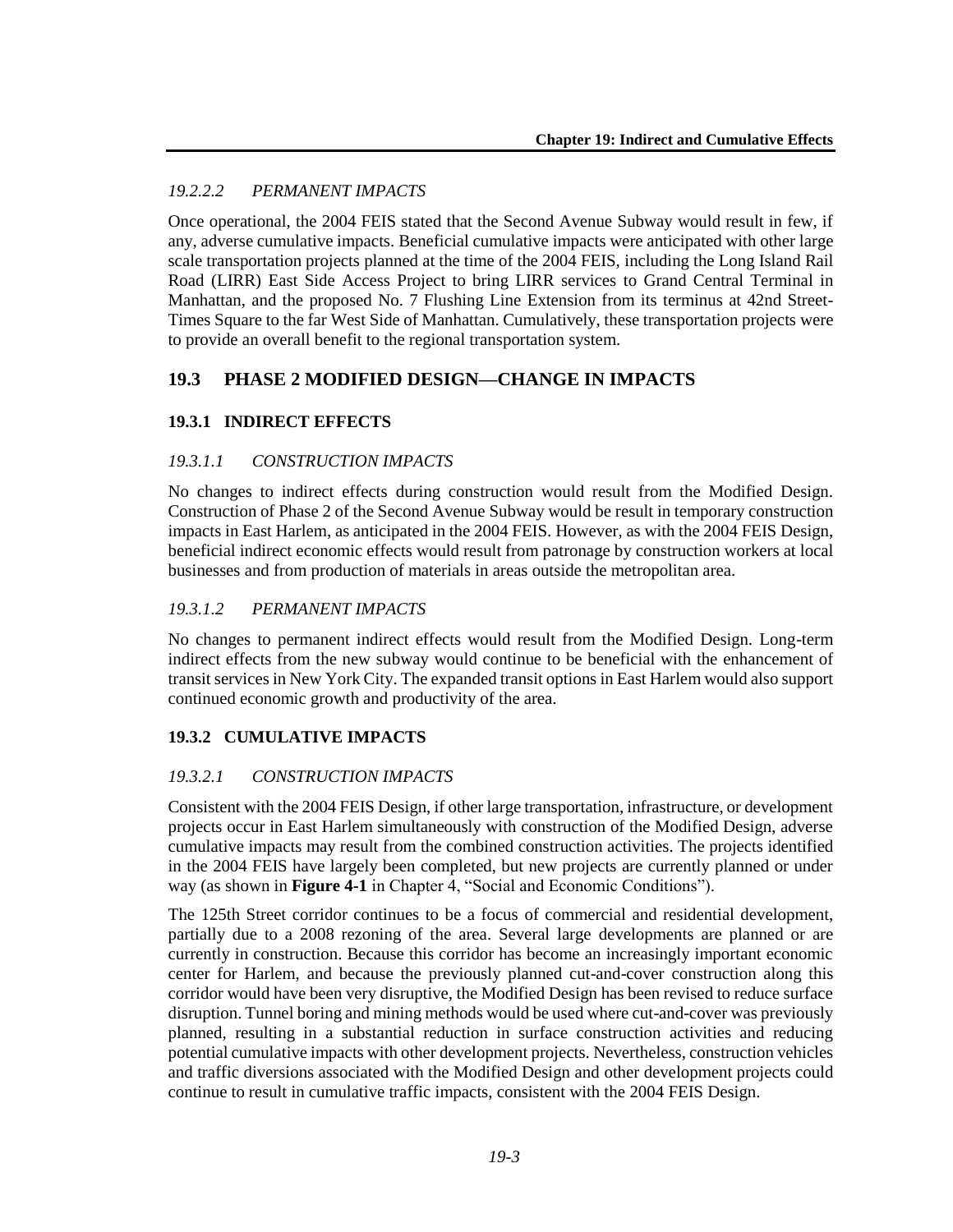As described in the 2004 FEIS, MTA would work with public and private contractors to coordinate and minimize cumulative impacts to the extent practicable.

### *19.3.2.2 PERMANENT IMPACTS*

Consistent with the 2004 FEIS Design, the Modified Design would provide beneficial cumulative impacts with other transportation projects to enhance the overall transit network of the New York metropolitan area. The No. 7 line extension has been completed and the LIRR East Side Access project is under construction and scheduled for completion prior to Phase 2 of the Second Avenue Subway.

In November 2017, an area-wide rezoning of East Harlem and related land use actions were approved by City of New York. These actions aim to encourage and support growth in areas of East Harlem with ample transit accessibility, including the planned Second Avenue Subway.

The area that was rezoned extends along Second, Third, Lexington, and Park Avenues between 104th and 128th Streets, on 125th Street near Park Avenue, along 116th and 124th Streets between Second and Park Avenues, and in an area near Madison Avenue between 126th and 132nd Streets. The Final Environmental Impact Statement (FEIS) published for the East Harlem Rezoning in September 2017 reported that by 2027, existing background growth, planned projects, and new development spurred by the rezoning will result in an additional 6,600 apartments and 16,000 new residents in East Harlem, an increase of 12 percent. This area will also see an additional 523,000 square feet of new retail space and 245,000 square feet of commercial office space, bringing 3,800 new employees to East Harlem (an increase of 9 percent). While the rezoning does not specifically incorporate development proposals, it aims to focus greater development densities in transit-rich corridors within East Harlem, and supports the future Phase 2 of the Second Avenue Subway.

As part of the East Harlem Rezoning, the New York City Department of City Planning coordinated with MTA to revise the Special Transit Land Use Districts (STLUDs) mapped along Second Avenue to align with current plans for the Second Avenue Subway. By encouraging transit entrances off of the sidewalk, these special zoning districts are intended to ease pedestrian flows, provide light and air to underground transit facilities, encourage development that promotes needed pedestrian amenities, coordinate present and future relationship of land uses within the district, and conserve the value of land and buildings. At locations in the mapped special district, developers of new buildings are required to coordinate with the New York City Department of City Planning and MTA to determine whether MTA wishes to obtain a transit easement, and if so, the developer must provide that easement. STLUD overlays are now mapped in the locations of the 106th Street, 116th Street, and 125th Street Stations. In addition, the text of the New York City Zoning Resolution was revised as relates to the STLUD so that (1) floor area provided for any subway transit-related uses such as subway entrances and ancillary facilities is not considered to be zoning floor area, and therefore is not counted against the total amount of development allowed on a site; and (2) greater flexibility is available in transit easement volumes to accommodate entrances and/or ancillary facilities that meet ADA requirements, ventilation and access requirements. The STLUD text also allows MTA to obtain transit easements on vacant lots that are needed for development of the subway. This coordination between the City of New York and MTA will allow future development anticipated in East Harlem to be built in a manner that is supportive of the Second Avenue Subway, and will allow the Second Avenue Subway to best support that new development. As such, the Modified Design would work in tandem with the East